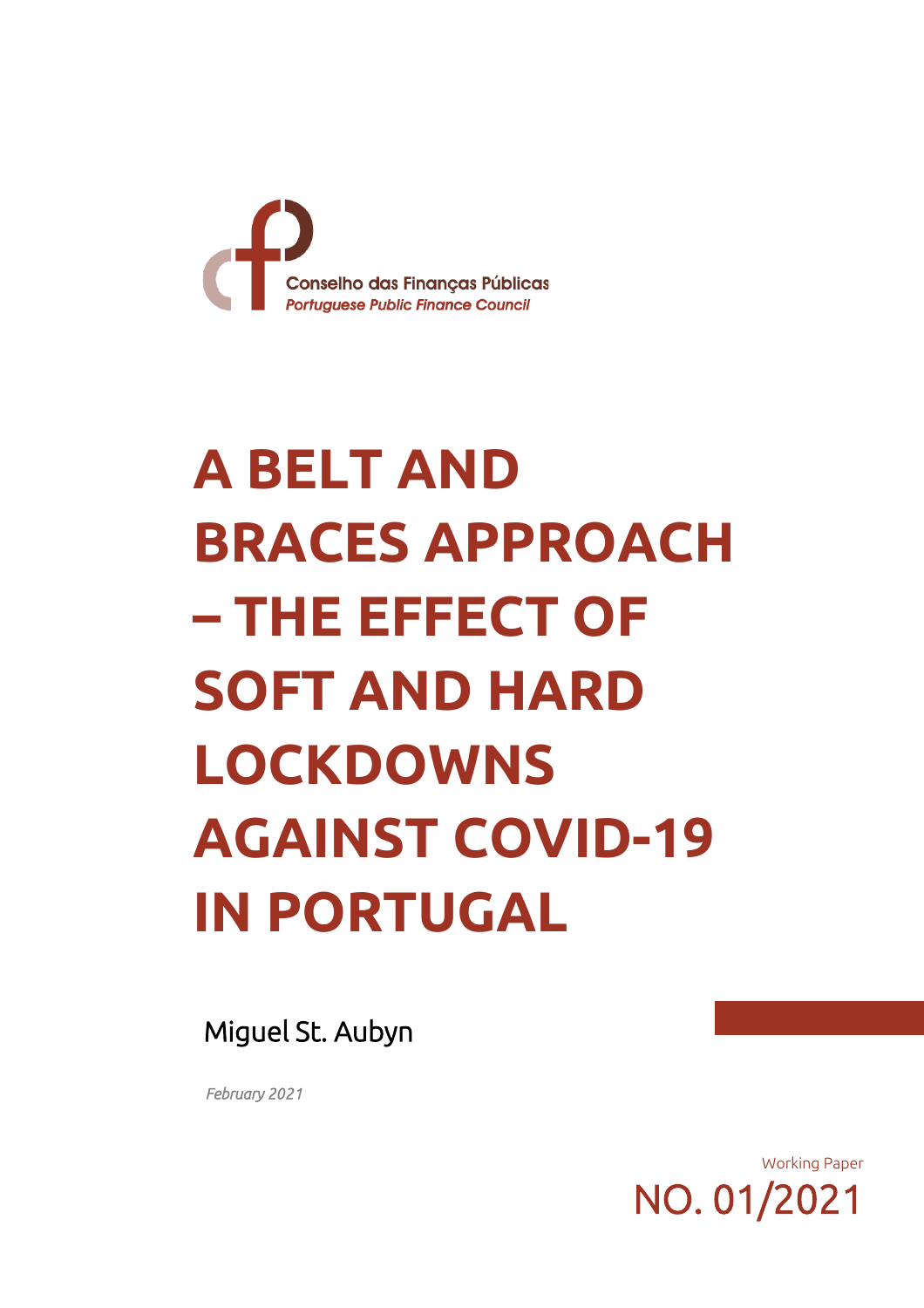Os Documentos de Trabalho do CFP descrevem a investigação em curso pelo(s) autor(es) e são publicados para suscitar comentários e incentivar o debate. A análise, as opiniões, os resultados e as opiniões expressas nos Documentos de Trabalho do CFP são os do(s) autor(es) e não necessariamente do CFP.

CFP Working Papers describe research in progress by the author(s) and are published to elicit comments and to encourage debate. The analysis, opinions, findings and views expressed in CFP Working Papers are those of the author(s) and not necessarily those of the CFP.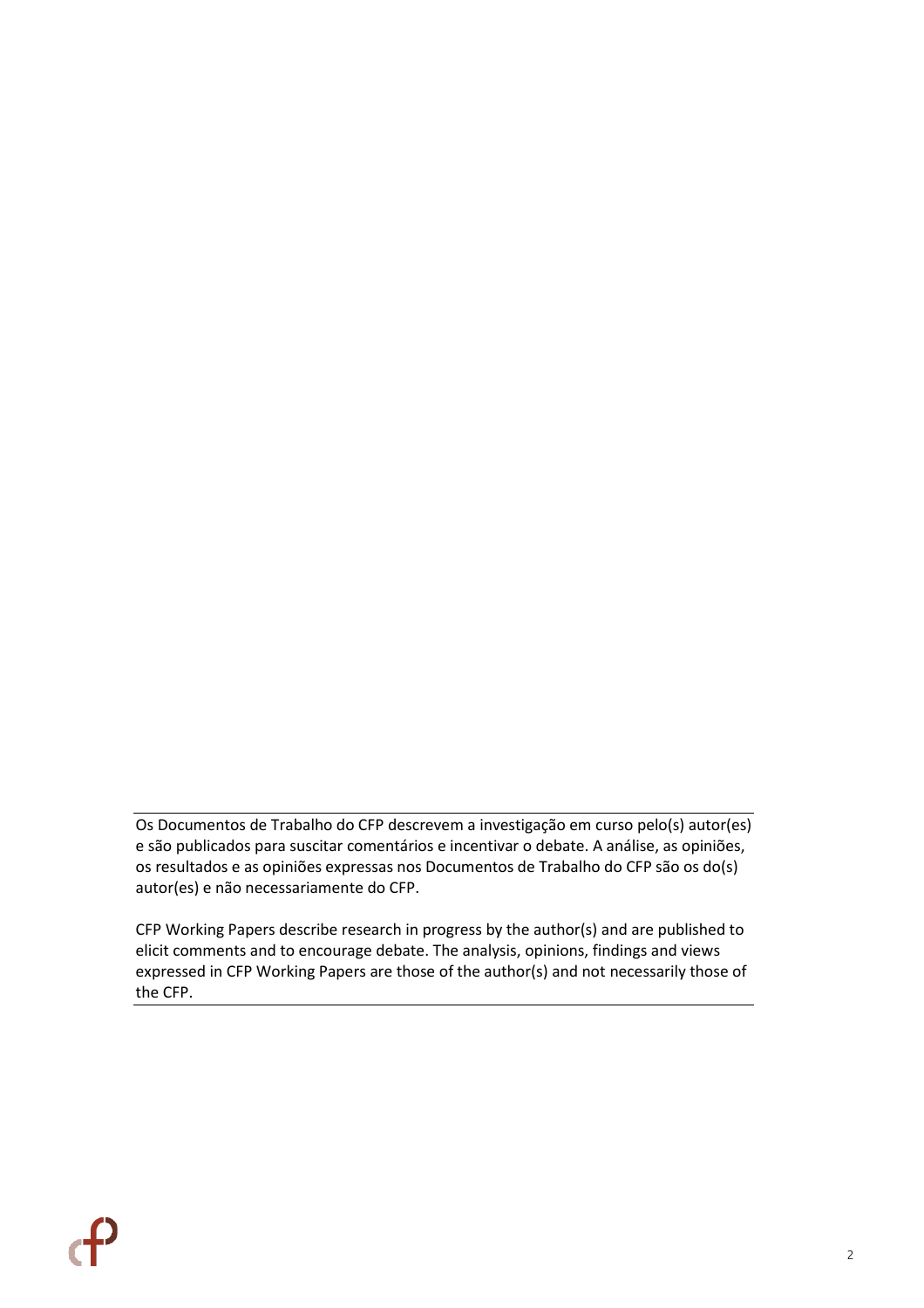## Contents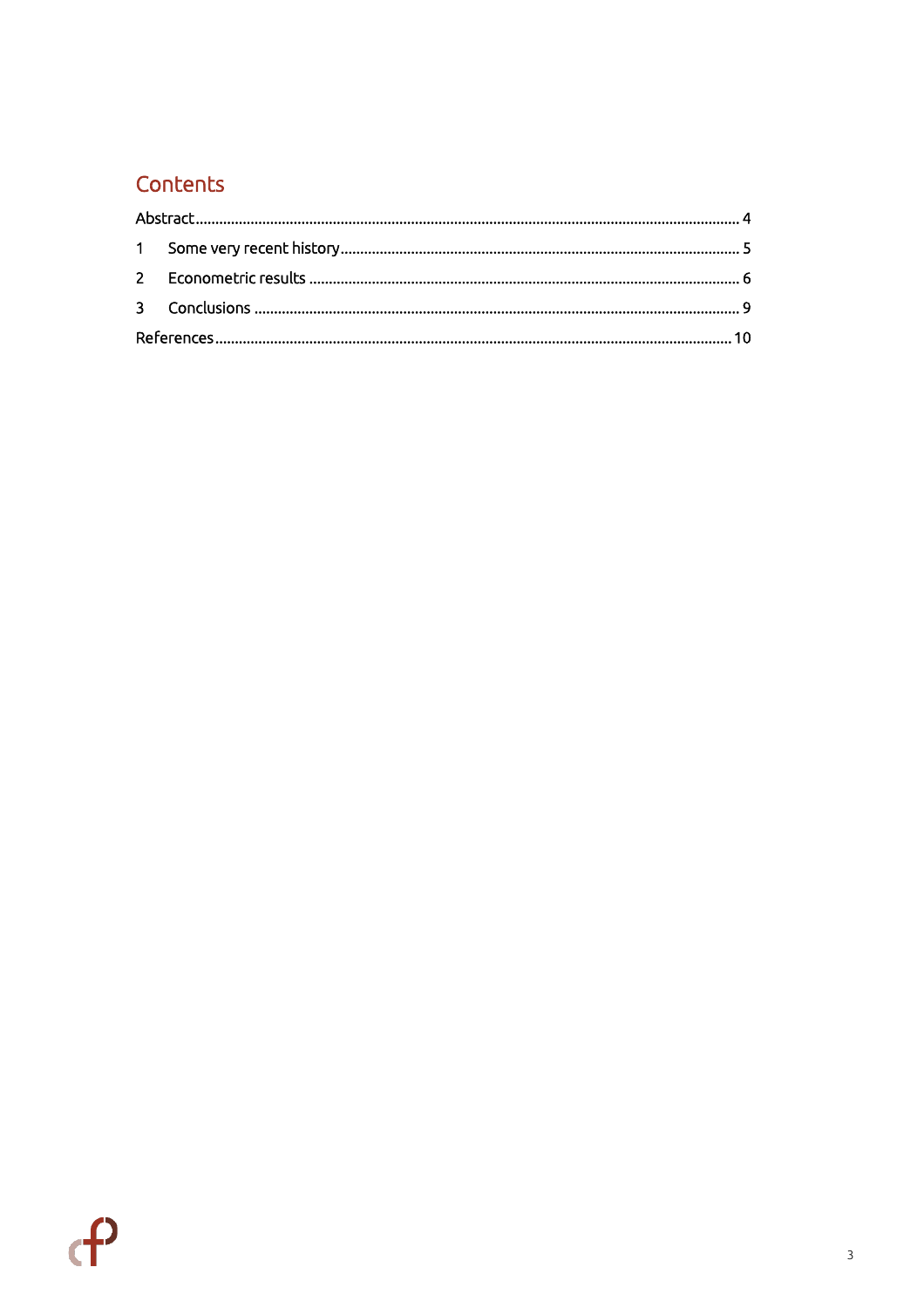## A belt and braces approach – the effect of soft and hard lockdowns against Covid-19 in Portugal

#### Miguel St Aubyn<sup>1</sup>

Executive member of the Senior Council, CFP - Portuguese Public Finance Council<sup>2</sup>

REM, Research in Economics and Mathematics, Lisbon School of Economics and Management, Universidade de Lisboa

## Abstract

<span id="page-3-0"></span>The post-Christmas surge of Covid-19 cases in Portugal is empirically estimated using a nonlinear exponential growth equation. The `soft' lockdown, implemented on 15th January is shown to induce an initial inflexion point from which cases decline, and the subsequent `hard' lockdown from the 22nd January reinforces this downwards trend. Taking no action would have led to an estimated 20 000 cases per day in the week ending the 15th February. The effect of the soft lockdown, strengthened by school closures and a harder lockdown, avoided this scenario, and curtailed the number of daily new cases to less than 3000 by week ending the 15th February. It is estimated that without the adoption of school closures and harder lockdown measures, the estimated cases in Portugal would be approximately 9700 per day.

Keywords: COVID-19, lockdown, Portugal, school closures

<sup>&</sup>lt;sup>2</sup> The opinions expressed in this article are the author's alone and do not represent any position or point of view of the CFP. The author wishes to thank



<sup>1</sup> The author wishes to thank Nazaré Costa Cabral, Tomás Chuaqui and Lucie Culliford for their very useful comments and suggestions. All remaining errors are mine.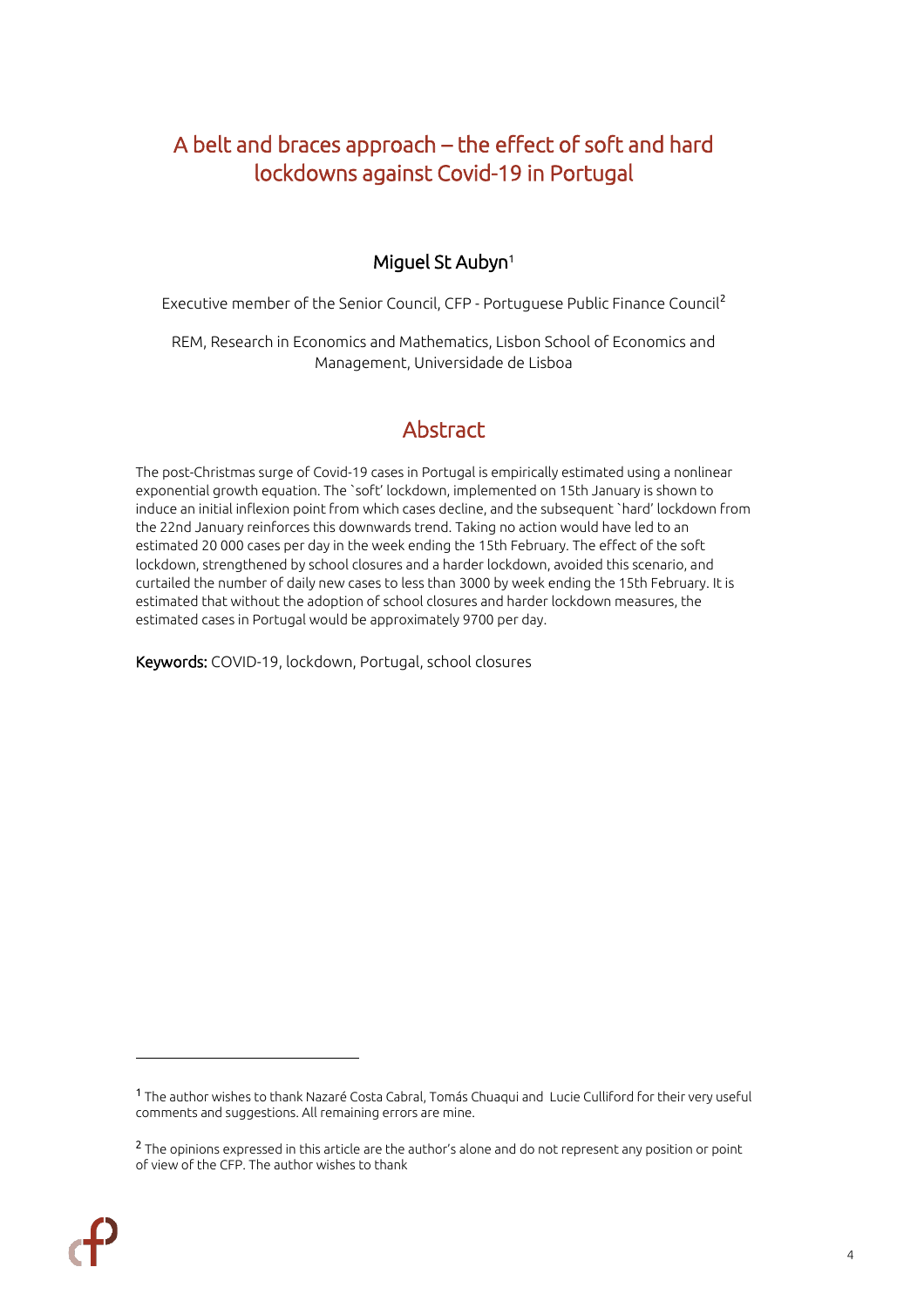## <span id="page-4-0"></span>1 Some very recent history

After the first wave of Covid-19 cases in the spring of 2020, which prompted a strict initial lockdown in Portugal including full school closures, the small number of daily cases meant a relatively `normal' summer ensued. By the autumn, however, similar to other European countries, the rate of new Covid-19 cases started to grow again. At first, the Portuguese government avoided full lockdown measures and only partial curfew-type measures were implemented, including some travel restrictions and stay-at-home rules on weekends and evenings, especially in the most affected parts of the country.

Despite growing concern and the strong recommendations to limit seeing family and other social contacts, Covid-19 restrictions in Portugal were actually lifted during the Christmas holiday, contrary to the approach of other countries, only to be reimposed during the New Years festivities.



#### Figure 1

New cases started to grow rapidly from the 28th December, as illustrated in Figure 1, the result of which promptly led to Portugal attaining the top world ranking in the daily rate of Covid-19 cases per inhabitant<sup>3</sup>. The severity of the situation led a previously reluctant president and government to implement a new lockdown from the 15th January. Although working from home was advised wherever possible, this lockdown did not

<sup>3</sup> Data used in this paper comes from Direção-Geral de Saúde (Directorate-General for Health), and were collected on the Internet via the (excellent) sit[e https://github.com/dssg-pt/covid19pt-data,](https://github.com/dssg-pt/covid19pt-data) which is maintained by voluntary individuals.

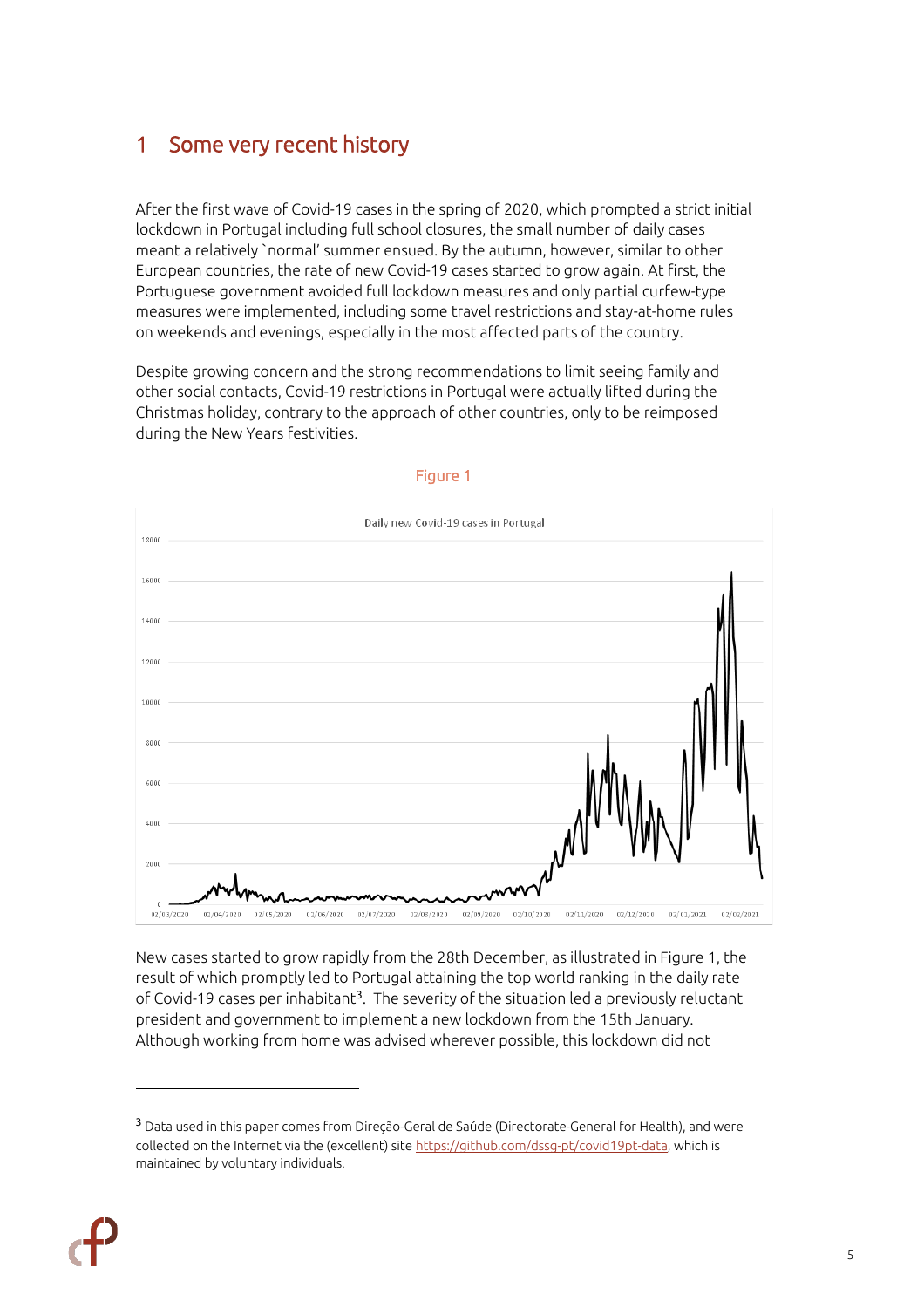include any school closures, unlike that which was enforced in March. For clarity, this will be referred to as the `soft' lockdown.

Following debate on the pros and cons of closing schools and considering the advice of experts, the government ultimately decided to close all in-person academic activity from 22nd January onwards, a decision explicitly justified because of the dangers associated with the new British variant. This stricter lockdown will be referred to as the `hard' lockdown.

After wearing a belt, the Portuguese also started using braces. In the next section, econometric evidence is provided that the combined belt and brace approach was effective. In summary, the soft lockdown had the effect of reversing the increasing trend, and the hard measure of closing the schools reinforced this, resulting in a rapid rate of decline of new cases.

### <span id="page-5-0"></span>2 Econometric results

New Covid-19 case statistics are provided on a daily basis by Direção-Geral de Saúde. As this data is prone to seasonality, namely that Sunday and Monday figures are usually artificially low as laboratory activity is reduced on weekends, it is appropriate to use weekly new cases, such that

$$
y_t = x_t - x_{t-7},
$$

is the total number of confirmed Covid-19 cases from the beginning of the epidemic until day t.

A lockdown is introduced in the model as a binary variable, equal to zero when the lockdown is not active and becoming one when the latter becomes effective. Therefore, two lockdown variables are necessary, one for the soft lockdown,  $s_t$ , and one for the hard lockdown,  $h_t$  which are set to one from the 15th and 22nd January respectively. It is assumed that any lockdown takes twelve days to have any visible effect on the recorded data concerning new Covid-19 cases, considering contagion and incubation periods, and subsequent delays in reporting due to time taken for testing, laboratory analysis and data collation<sup>4</sup> .

The number of new weekly cases, y\_t, is calculated as follows:

$$
y_t = \beta_0 + (\beta_1 + \beta_2 s_{t-12} + \beta_3 h_{t-12}) y_{t-1},
$$

or, equivalently,

$$
y_t = \beta_0 + \rho_t \cdot y_{t-1},
$$

<sup>4</sup> Iwata, Asako and Miyakoshi (2020), with a different methodology, consider a 9 day lag for Japan. In Portugal, and probably due to the overwhelming number of recent cases, it takes three more days.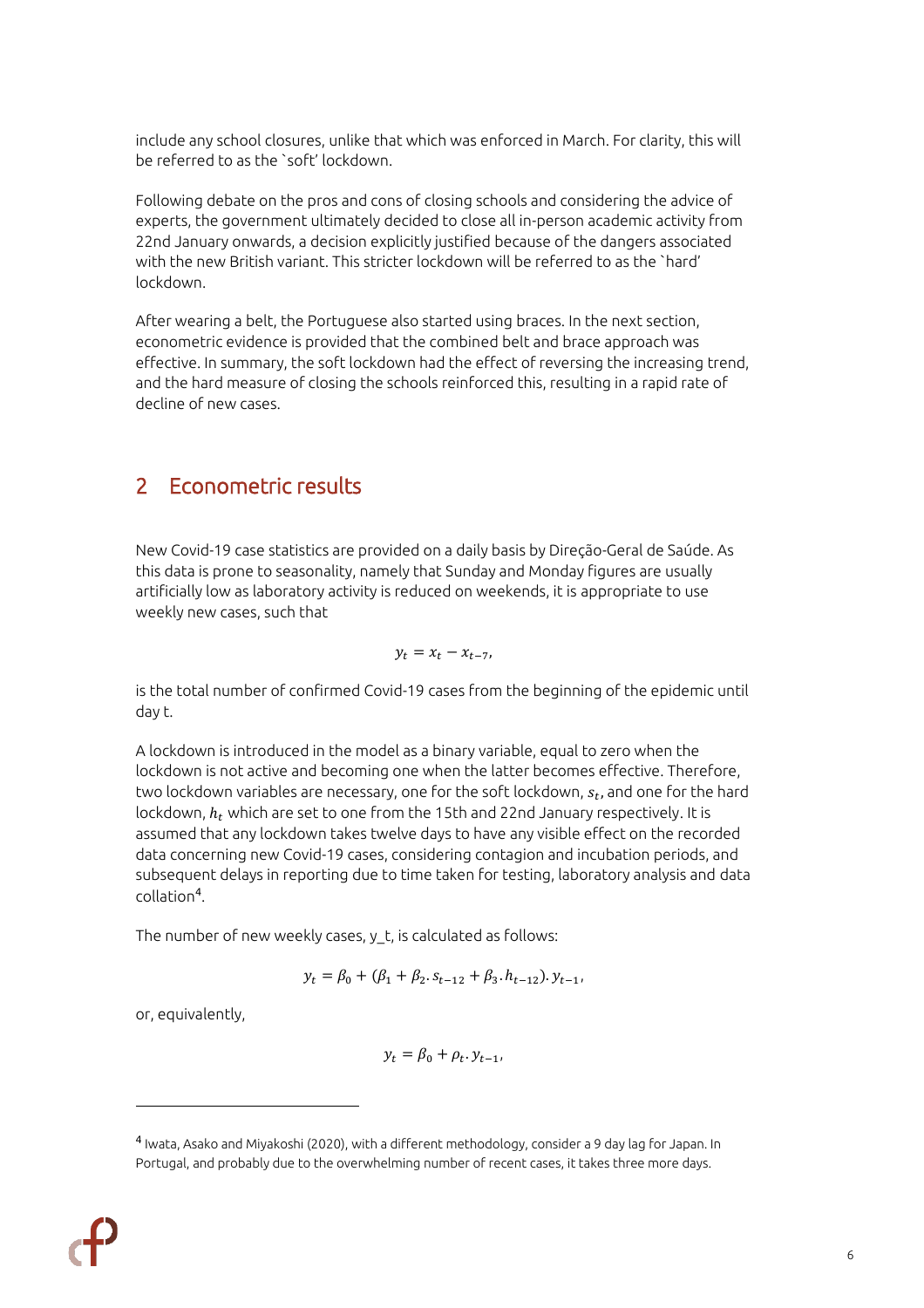where  $\sigma_t = \beta_1 + \beta_2. s_{t-12} + \beta_3. h_{t-12}$ , where the  $\beta's$  are coefficients which are estimated using the nonlinear least squares method with data from the 28th December to the 15th January. It is important to note that when  $\rho_t > 1$ , the process is exponentially growing, and cases grow unbounded. If  $\rho_t < 1$ , then the process is tamed and new cases decrease with time This study aims to quantify the effectiveness of the two lockdown approaches, if they work at all. The lockdown measures can be called successful if  $\rho_t$  become smaller than one.

Results are summarised in the following table<sup>5</sup>.

#### Nonlinear regression results

| $D$ ependent vanable, $y_f$ , the homotogous changes in daity cases. Adjusted $K = 0.773$ |             |          |             |             |  |  |  |
|-------------------------------------------------------------------------------------------|-------------|----------|-------------|-------------|--|--|--|
| Variable                                                                                  | Coefficient | Standard | t-statistic | Probability |  |  |  |
|                                                                                           |             | Error    |             |             |  |  |  |
|                                                                                           |             |          |             |             |  |  |  |
| $\beta_0$                                                                                 | 1449.118    | 674.8507 | 2.147316    | 0.0371      |  |  |  |
|                                                                                           |             |          |             |             |  |  |  |
| $\beta_1$                                                                                 | 1.012388    | 0.012315 | 82.20999    | 0.0000      |  |  |  |
|                                                                                           |             |          |             |             |  |  |  |
| $\beta_2$ , soft lockdown                                                                 | $-0.043484$ | 0.009573 | -4.542489   | 0.0000      |  |  |  |
|                                                                                           |             |          |             |             |  |  |  |
| $\beta_3$ , hard lockdown                                                                 | $-0.097491$ | 0.013078 | $-7.454612$ | 0.0000      |  |  |  |

50 daily observations, 28.dec.2020 to 15.feb.2021 Dependent variable,  $y_t$ , the homologous changes in daily cases. Adjusted  $R^2=0.995$ 

Residuals do not display evidence of autocorrelation or of no normality<sup>6</sup>.

The interpretation of these results is straightforward:

- Without any lockdown, new covid-19 cases were growing at rate of 1.24 percent, as given by the estimate for  $(\beta_1 - 1)$ ;
- The soft lockdown of 15 January was effective in bringing down this rate to a negative number, estimated at a value of -3.1 percent, as given by the estimate of  $(\beta_1 + \beta_2 - 1)$ ;
- The hard lockdown implemented seven days later brought the declining rate to a much more negative rate, equal to -12.9 percent, as given by the estimate of  $(\beta_1 + \beta_1 + \beta_3 - 1)$ .

<sup>5</sup> The econometric results were obtained using the software E-Views 8.1.

<sup>6</sup> Normality and autocorrelation test results are available from the author on request.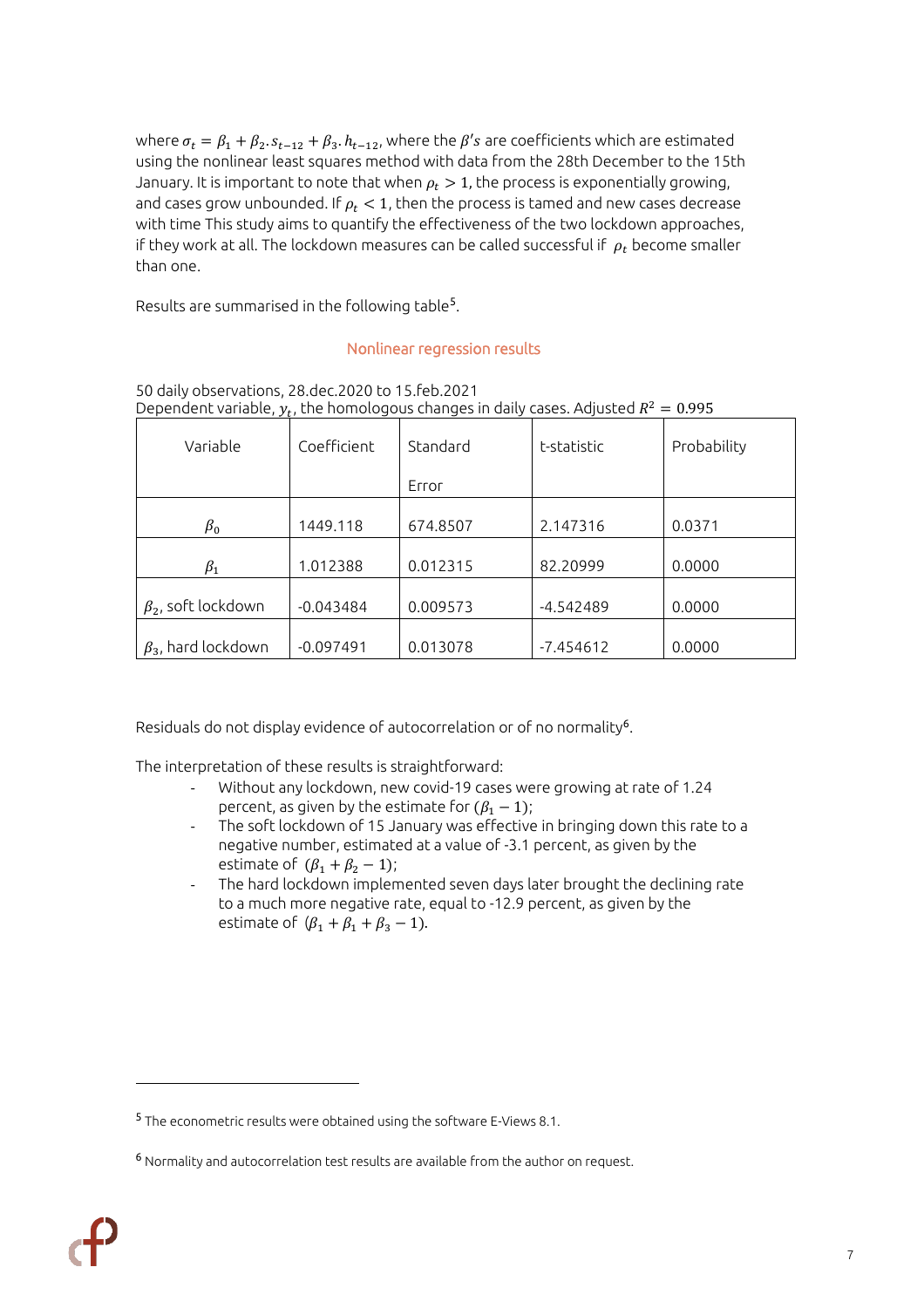#### Figure 2



Figure 2 depicts three possible scenarios, predicted using the proposed model. One corresponds to the real world lockdown events, i.e. the one where the soft lockdown started on 15 January, and was reinforced seven days later with school closures. This exhibits a strongly declining number of cases per week and is depicted by the black line.

The yellow line represents the hypothetical situation where the second `hard' lockdown was not introduced, and only the `soft' option was enforced. Following this strategy, the model predicts that new Covid-19 cases would have continued to fall, but clearly at a lower rate than in the previous example.

The red line portrays the worst-case scenario, without lockdown measures and leaving the virus to spread unchecked, extrapolating the exponential growth that was being observed from after Christmas. If the trend was not broken by lockdown, the model predicts that Portugal would be observing more than 140 000 new cases per week at the time of writing, meaning more than 20 000 cases per day. This amount of new cases would likely have resulted in the Portuguese healthcare system being overwhelmed.

The difference between the lockdown lines and the red line may be called "the lockdown gain". Computing this gain gives the following results:

- The adopted measures of a soft, followed by a hard lockdown, meant that an estimated 227 798 new cases were already avoided up to and including the 15 February.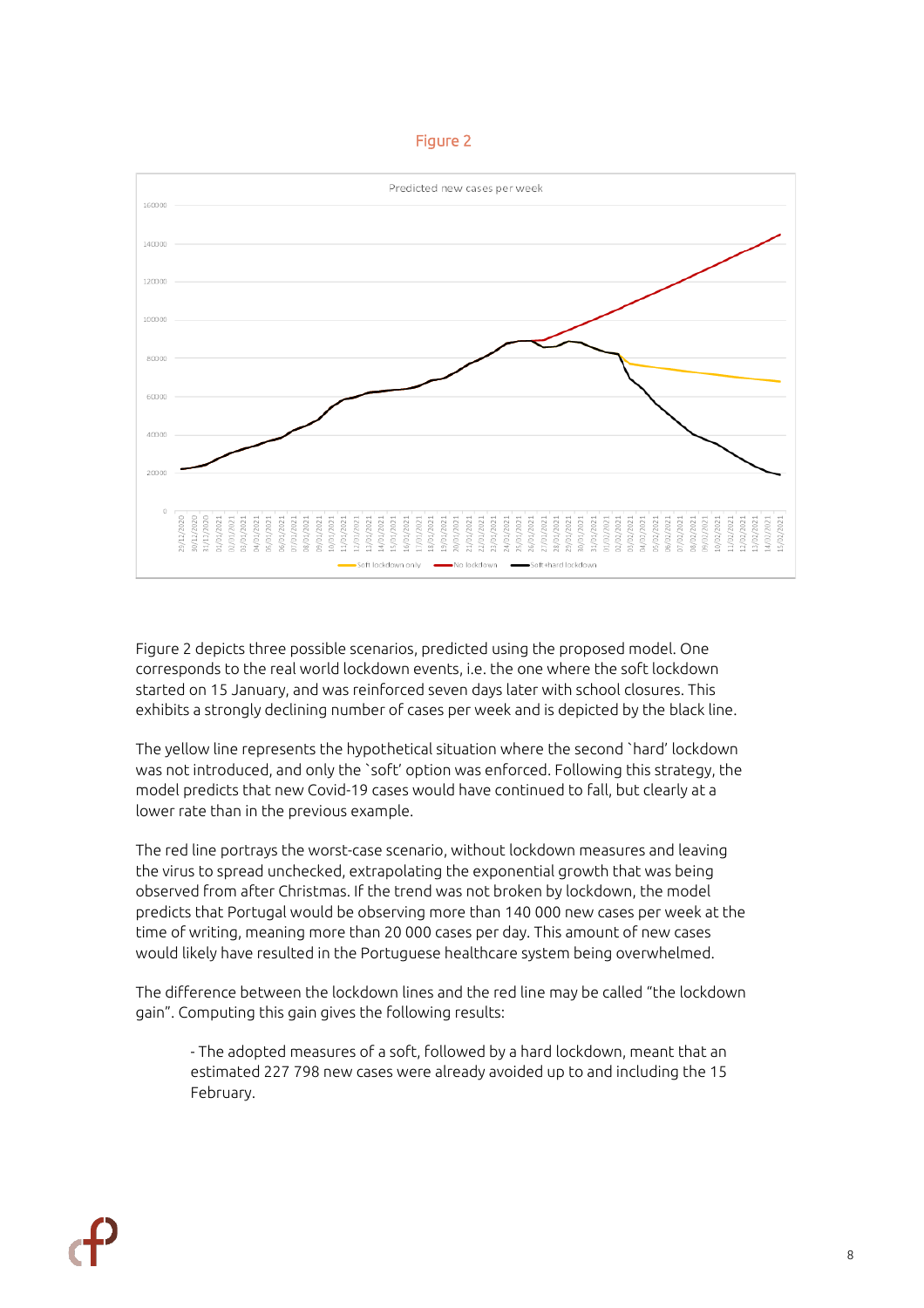- If the soft lockdown was not to be followed by the hard one, then this gain would be of 146 849 cases only. The move into a stricter lockdown, including school closures, avoided an extra of 80 949 cases, up to and including the 15 February.

## <span id="page-8-0"></span>3 Conclusions

Data and econometric results presented in this paper show that Portugal was observing an exponential growth in Covid-19 cases which started after Christmas. If left unchecked, the number of daily cases would have exceeded 20 000 cases per day in the week ending 15th February, completely overstretching the Portuguese health service, and fatally would have led to an unprecedented and impressive number of deaths in early 2021.

The `soft' lockdown, subsequently toughened by school closures and harder lockdown measures, avoided this terrible scenario. The recorded number of cases in the week ending the 15 February is of about 20 000 cases, or less than 3000 cases per day, a sevenfold reduction compared to the aforementioned worst-case scenario.

If the harder lockdown was not adopted, only following soft lockdown rules, it is estimated cases in Portugal would be approximately 9700 per day. Despite the obvious disadvantages that school closures bring and all the additional costs that come with it, it is surely not worth keeping schools open if the cost is the very high price of illness, loss of work and lives lost, in addition to overwhelming the Portuguese health service.